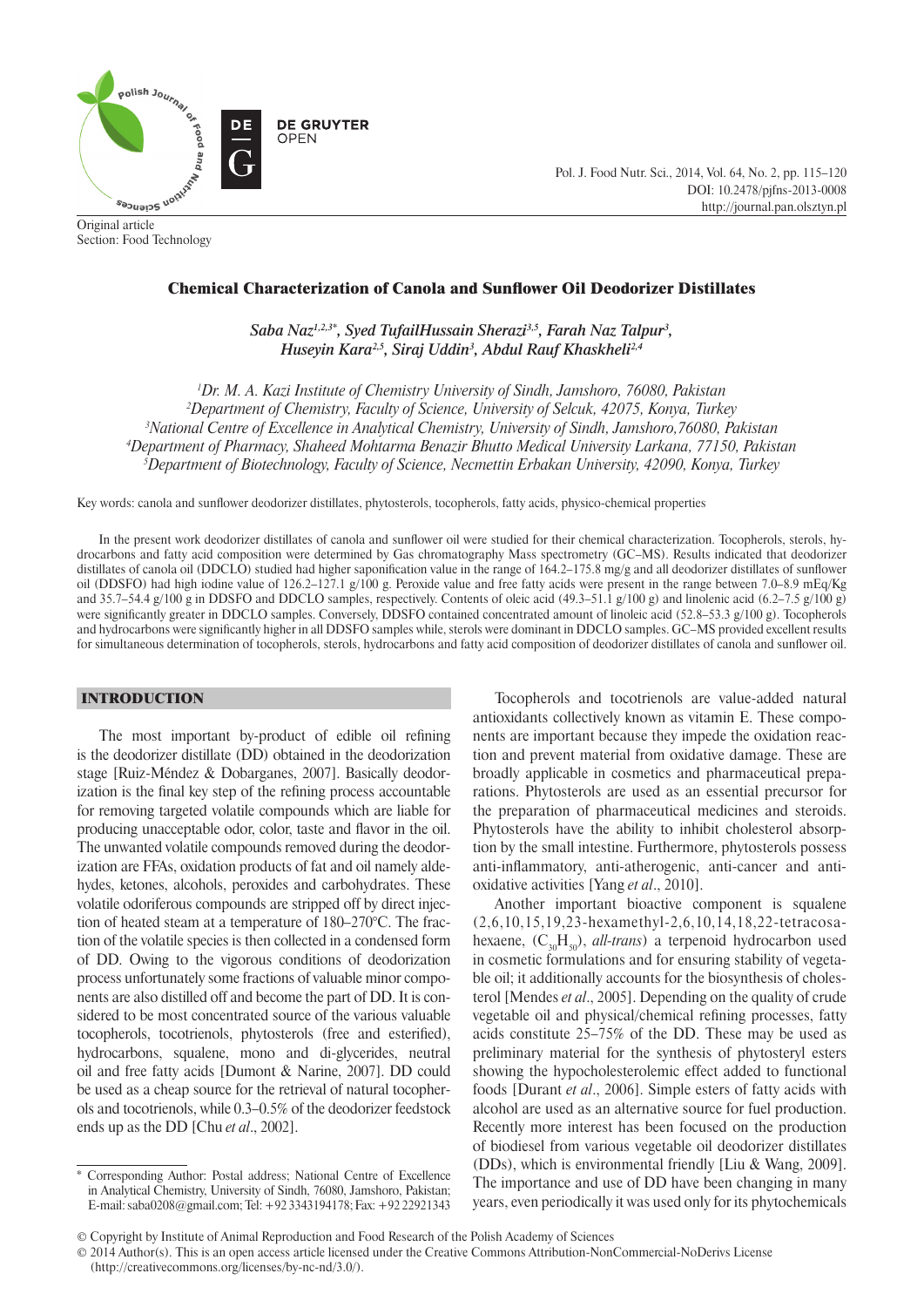content, mainly sterols. Sterols belong to the class of steroids having biological activity and used as precursors for the preparation of pharmaceuticals. Currently, an industrialist retailed the DD by its tocopherols and phytosterols amount [Verleyen *et al*., 2001].

DD is not only considered as a waste material because it is a rich source of naturally occurring bioactive and nutritive compounds that make it economically valued. DD obtained from chemically refined oil is generally rich in tocopherols in a broad proportion (9.2–15%) and phytosterols  $(9.0-17.6%)$  and has the lowest quantity of FFAs  $(10-24.5%)$ . However, the distillates resulting from physically refined vegetable oils mainly comprised of a large percentage of FFAs (76.2–83.6%), therefore the minimum percentage of tocopherols (1.4–4.3%) and phytosterols (1.8–6.9%) were attained [Verhé *et al*., 2006]. It has been observed that variation in the composition of DD is basically dependent on the nature of the oil, type of refinement process, design of deodorizer column, deodorization time, the operating parameters of deodorizer include volume of stripping steam, the ratio of reduced pressure and temperature [De Greyt & Kellens, 1996; Kellens & De Greyt, 2000].

The intricate nature of DDs makes it very difficult for their full analysis [Verleyen *et al*., 2001]. Conversely few analytical methods have been reported which provide the comprehensive analysis of DD. Durant *et al*. [2006] worked on the separation of multicomponents present in the canola DDs *via in situ* silylation by gas chromatography (GC) with mass spectrometry (MS) for their final detection. The compounds separated included tocopherols, sterols, fatty acids and glycerides. Dumont & Narine [2007] reported the characterization of soybean oil deodorizer distillate through GC with flame ionization detector (FID) after the preparation of silyl derivatives. However, only rare data about the physico-chemical analysis of DDs are available. [Khatoon *et al*., 2010]. To the best of our knowledge no one reported the physicochemical parameters and fatty acid profile of sunflower and canola distillate.

Increased use of industrial waste and byproducts fits the requirement of industry to fulfill with environmental rules. The replacement of natural products for synthetic materials has gained worldwide consideration in the food, pharmaceutical and other industries. Therefore, DD has been utilized as a natural source of tocopherols, sterols, squalene as well as fatty acids in many fields. To find the potential use of DD is very essential to characterize its composition. Therefore this study was aimed at characterizing the sunflower and canola oil DD for their tocopherols, phytosterols, hydrocarbons, fatty acids content and other parameters like peroxide value (PV), iodine value (IV), moisture content, saponification value (SV) and acid value (AV).

### MATERIALS AND METHODS

#### Samples and reagents

Two DD samples of sunflower and three DD samples of canola oil were obtained from vegetable oil refining industries located in Karachi, Pakistan. Samples were collected from three different industries. The initial material consisted of one DDCLO and one DDSFO of two industries. From the third industry only one DDCLO sample was collected as it was not processed for sunflower oil. Each individual sample of DD was collected in triplicate and therefore analyzed in triplicate then reported as mean with the standard deviation (SD). All the samples were kept in the refrigerator at 4°C until analyzed. All chemicals, reagents and solvents used were of analytical grade.

#### Physico-chemical characterization

### *Moisture content*

The moisture content in DD was determined by the Association of the Official Analytical Chemists [AOAC, 1990] method *via* sample heating in an oven at 105ºC till constant weight was obtained.

### *Free fatty acid value*

Free fatty acids (FFAs) amount in the DDs was determined by standard titration method Ca 5a-40 [AOCS, 1998]. DD sample was titrated against the standardized aqueous solution of sodium hydroxide (KOH), about  $2.35\pm0.001$  g of DD was placed in a 250-mL conical flask which contained 10 mL of neutral ethanol. The mixture was warmed on a heating plate, shaken well and titrated against 1 N NaOH after addition of a phenolphthalein indicator.

#### *Iodine value (IV)*

The IV was determined by Standard method of oil and fats 993.20 [AOAC, 1997]. Iodine numbers determination is an indication of unsaturation of oil samples and it is expressed as the amount in grams of iodine absorbed by 100 gram of oil. DD sample was dissolved in carbon tetrachloride  $\text{CCl}_4$ (15 mL), Wijs' reagent (25 mL) and fresh solution of potassium iodide 10 mL of 5% KI. The solution was mixed well and kept in the dark for 30 min to complete the process. Iodine liberated from sample mixture was then titrated by adding starch as an indicator with 0.1 N standard sodium thiosulfate solutions.

#### *Saponification value* (SV)

The SV was determined by AOCS standard method Cd 3–25. SV is the amount of potassium hydroxide in mg necessary to saponify one gram of fat and oil. The SV depends on the type of fatty acid contained in the fat and oil. About 2 g of the DD samples was refluxed with  $25 \text{ mL}$  of  $95\%$  ethanolic potassium hydroxide for at least 60 min. After refluxing, the sample was titrated against a standardized solution of 0.5 N HCl in addition to a phenolphthalein indictor.

### *Peroxide value (PV)*

PV was determined by method Cd 8b-90 [AOCS, 1998]. The DD sample  $2.25 \pm 0.005$  g was dissolved in 15 mL of a glacial acetic acid: chloroform mixture (3:2 v/v %) and saturated potassium iodide solution (0.25 mL). Titration of the resulting solution was performed against standardized solution of sodium thiosulphate (0.1N) in the presence of 1% starch indicator solution.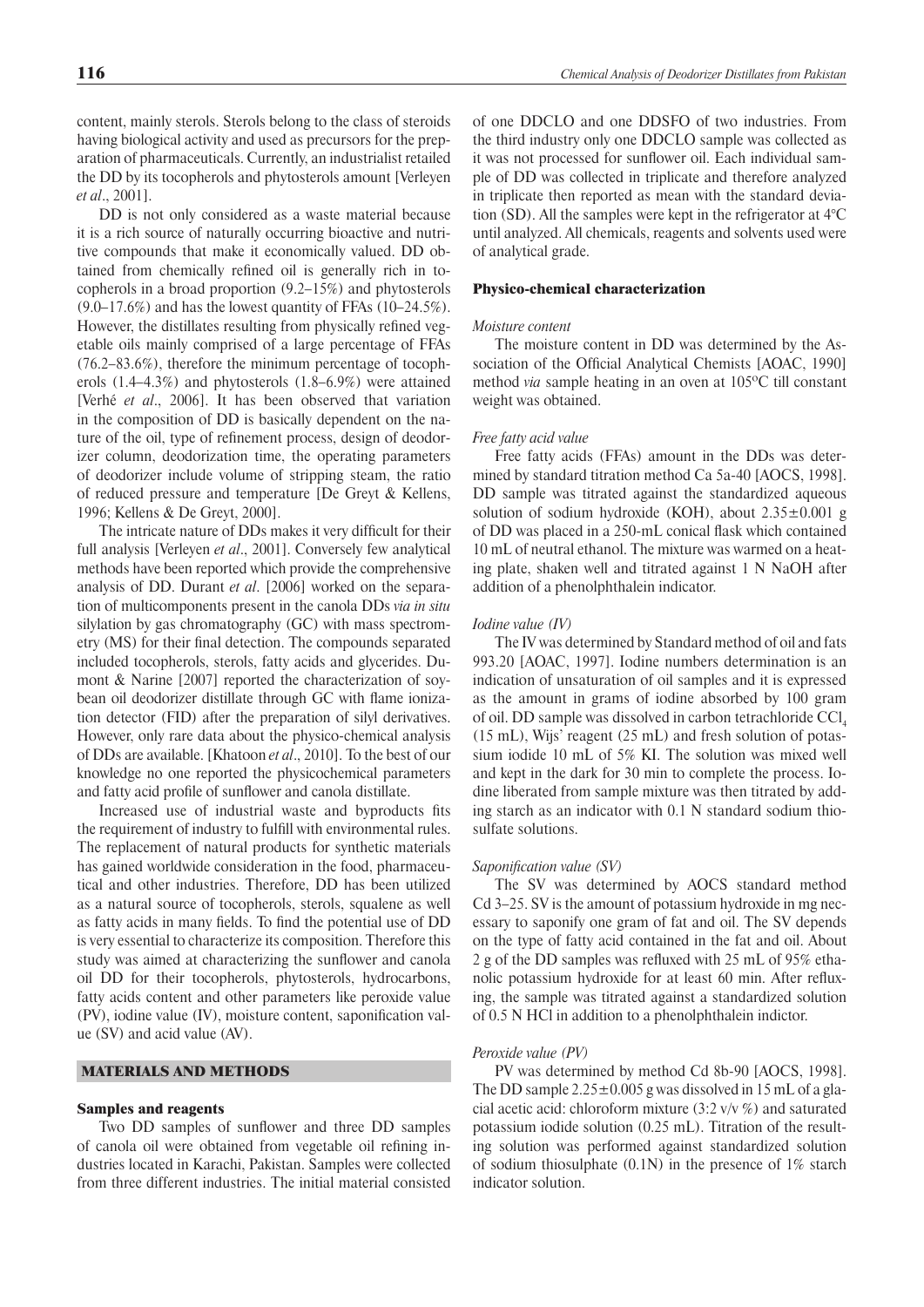|  |  |  | TABLE 1. Chemical analysis results of canola and sunflower deodorizer distillates. |  |
|--|--|--|------------------------------------------------------------------------------------|--|
|  |  |  |                                                                                    |  |

| <b>Samples</b>                                            | DDCLO-1                 | $DDCLO-2$               | DDCLO-3                  | DDSFO-1                  | DDSFO-2                 |
|-----------------------------------------------------------|-------------------------|-------------------------|--------------------------|--------------------------|-------------------------|
| Physical appearance                                       | Dark brown<br>semisolid | Dark brown<br>semisolid | Dark brown<br>semisolid  | Dark brown<br>semisolid  | Dark brown<br>semisolid |
| Moisture $(\%)$                                           | $0.08^a \pm 0.01$       | $0.15^{\circ} \pm 0.01$ | $0.12^b \pm 0.01$        | $0.16^{\circ} \pm 0.01$  | $0.11^b \pm 0.01$       |
| Saponification value (mg)<br>$KOH/g$ sample)              | $175.61d \pm 0.53$      | $164.24c \pm 0.89$      | $175.78^{d} \pm 0.37$    | $140.19^a \pm 0.09$      | $152.44b \pm 0.16$      |
| Peroxide value (mEqO <sub>2</sub> /Kg sample)             | $6.97^{\circ} \pm 0.11$ | $8.94^{\circ} \pm 0.02$ | $6.95^a \pm 0.23$        | $7.08^a \pm 0.06$        | $8.00b \pm 0.11$        |
| Iodine value (g I $/$ 100 g sample)                       | $107.55b \pm 0.14$      | $99.83a \pm 0.09$       | $107.38^b \pm 0.42$      | $127.12^{d} \pm 0.04$    | $126.19e \pm 0.12$      |
| Free fatty acids (as oleic)<br>$(g/100 g \text{ sample})$ | $36.16^a \pm 0.07$      | $54.38^{d} \pm 0.32$    | $35.66^{\circ} \pm 0.01$ | $40.89^{\circ} \pm 0.02$ | $39.81b \pm 0.05$       |

Values are presented as mean  $\pm$  SD of 3 measurements. Values within the same rows followed by the different letters are significantly different at 95% significance  $(p<0.05)$ .

TABLE 2. Fatty acid composition of canola and sunflower deodorizer distillates by GC-MS.

| Components $(\%)$                            | DDCLO-1                      | DDCLO-2                       | DDCLO-3                       | DDSFO-1                       | DDSFO-2                       |
|----------------------------------------------|------------------------------|-------------------------------|-------------------------------|-------------------------------|-------------------------------|
| Palmitic acid methyl ester (16:0)            | $6.87 \pm 0.11$ <sup>a</sup> | $9.04 \pm 0.23$ <sup>b</sup>  | $7.31 \pm 0.22^{\text{a}}$    | $9.62 \pm 0.13$ °             | 9.87 $\pm$ .28°               |
| Palmitoleic acid methyl ester (16:1)         | nd                           | nd                            | nd                            | $0.23 \pm 0.01$ <sup>a</sup>  | $0.25 \pm 0.01^b$             |
| Stearic acid methyl ester (18:0)             | $1.78 \pm 0.02^{\text{a}}$   | $3.37 \pm 0.07$ °             | $1.76 \pm 0.04$ <sup>a</sup>  | $2.87 \pm 0.13^b$             | $2.98 \pm 0.04^b$             |
| Oleic acid methyl ester $(18.1)$             | $51.14 \pm 0.4$ °            | $49.29 \pm 0.18$ <sup>c</sup> | $50.76 \pm 0.36^b$            | $30.12 \pm 0.64$ <sup>a</sup> | $29.92 \pm 0.13$ <sup>a</sup> |
| Linoleic acid methyl ester (18:2)            | $26.92 \pm 0.07^{\circ}$     | $24.71 \pm 0.13$ <sup>a</sup> | $26.70 \pm 0.31^b$            | $53.26 \pm 0.42$              | $52.78 \pm 0.41$ °            |
| Linolenic acid methyl ester (18:3)           | $7.22 \pm 0.32$ <sup>c</sup> | $6.18 \pm 0.29$ <sup>b</sup>  | $7.45 \pm 0.04$ c             | $0.61 \pm 0.05^{\text{a}}$    | $0.63 \pm 0.03^a$             |
| Arachidic acid methyl ester (C20:0)          | $1.59 \pm 0.02$ <sup>c</sup> | $3.47 \pm 0.05$ <sup>d</sup>  | $1.42 \pm 0.05^b$             | $0.53 \pm 0.02^a$             | $0.56 \pm 0.04$ <sup>a</sup>  |
| Eicosenoic acid methyl ester $(C20:1)$       | $3.81 \pm 0.11^b$            | $3.14 \pm 0.14$ <sup>a</sup>  | $3.84 \pm 0.18$ <sup>b</sup>  | nd                            | nd                            |
| Eicosadienoic acid methyl<br>ester $(C20:2)$ | nd                           | nd                            | nd                            | $2.35 \pm 0.24$ <sup>a</sup>  | $2.62 \pm 0.15$ <sup>a</sup>  |
| Docosanoic acid, methyl ester $(C22:0)$      | $0.66 \pm 0.01$ <sup>b</sup> | $0.70 \pm 0.05$ <sup>c</sup>  | $0.74 \pm 0.06$ <sup>bc</sup> | $0.40 \pm 0.01$ <sup>a</sup>  | $0.40 \pm 0.02^a$             |

nd: not detected, Values are presented as means  $\pm$  SD of 3 measurements. Values within the same rows followed by the different superscript are significantly different at 95% significance (*p<* 0.05).

#### Chromatographic evaluation

#### *Determination of fatty acid composition by GC-MS*

Fatty acid methyl esters (FAMEs) for all the samples of DD were prepared and the fatty acid composition was determined by IUPAC standard method 2.301 [IUPAC, 1976]. Analysis of FAMEs of DD was carried out on the gas chromatography instrument coupled with mass selective detector (GC-MS) model 6890 N from Agilent Technology. The ChemStation 6890 Scale Mode software was installed for the chromatographic peak analysis. A capillary column RT-2560 Biscyanopropylsiloxane (100 m x 0.25 mm ID x 0.25  $\mu$ *m* film thickness) was used for the separation of fatty acids. The initial oven temperature was 150°C; it was held for 2 min then raised to 245°C with ramp rate of 4°C/min. Helium was used as the carrier gas with a flow rate of 1.4 mL/min. Injector temperature was set at 250 $\degree$ C and each sample of 1  $\mu$ L quantity was injected with the split mode ratio of (50:1) with the detector temperature 260°C. The mass detection was performed with an electron impact (EI) ion source mode at 70 eV in the mass scan range of 50–550m/z. Two standard libraries NIST & Wily were used for fatty acids comparison and identification.

# *Characterization of sterols, tocopherols and hydrocarbons by GC-MS*

The sterols, tocopherols and hydrocarbons were determined by GC-MS according to the reported method [Ramadan *et al*., 2006]. Separation of these components was achieved on an HP-5MS (5% phenyl methylsiloxane) capillary column (30 m, 0.25 mm i.d, 0.25  $\mu$ m film thickness, Agilent Technologies, Palo Alto, CA, USA). The oven temperature started from 100°C with and continued to rise up to 295°C with a ramp rate of  $10^{\circ}$ C/min. The final temperature was then held for 20 min. Helium was used as a carrier gas with a flow rate of 10.2 mL/min. An aliquot of  $2 \mu L$  was injected in a splitless mode of injector. The identification of unsaponifiable components was carried out by spectral matching with NIST and Wily libraries installed within GC-MS software.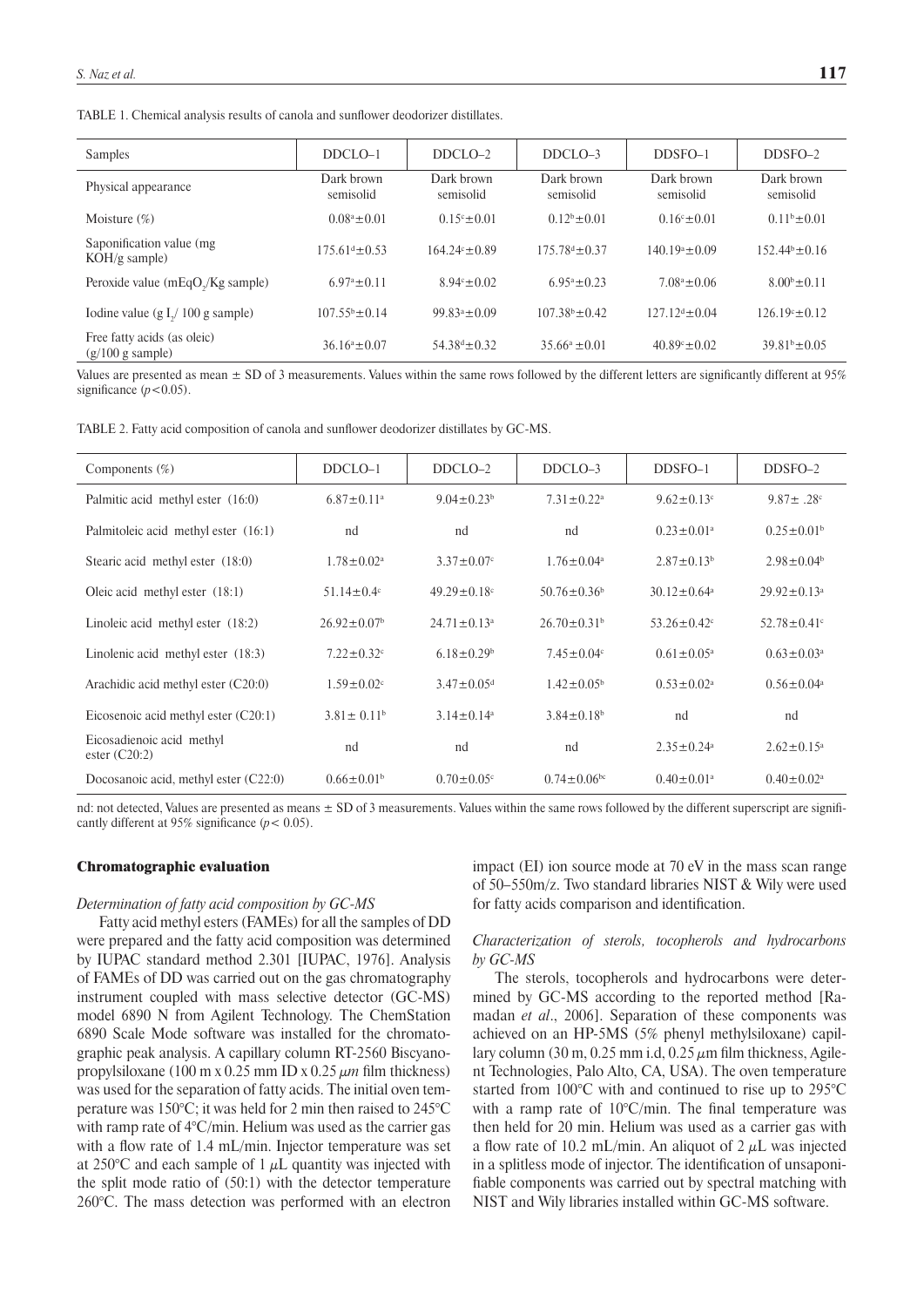## Statistical analysis

The data obtained was analyzed statistically using ANO-VA and Tukey's HSD multiple range test at  $p < 0.05$  was applied for multiple sample comparison analysis. SPSS version 18.0 (SPSS Inc., Chicago, IL, USA) software was used for statistical evaluation.

### RESULTS AND DISCUSSION

The DD samples of canola and sunflower oil were examined for their physico-chemical characterization and the results of the moisture content; FFAs, PV, SV and IV are given in Table 1. All samples of DD obtained appeared as dark red and liquid at room temperature. Moisture content in the DD was determined and found to be almost similar to the reported values [Carmona *et al*., 2010]. Comparatively, higher percentage of FFAs was observed in DDCLO-2 (54.4%) as compared to DDCLO-1 (36.2%) and DDCLO-3 (35.7% of canola oil). In the study reported by Güçlü-Üstündağ & Temelli [2007], the FFA content was found to be 50.4% which is relatively similar to the FFA value of DDCLO-2. Likewise, for DDSFO-1 and DDSFO-2 the FFA values were found to be 40.9% and 39.8%, respectively. The SV of DDCLO-1 was 175.6 mg/g of oil and that of DDCLO-3 was 175.8 mg/g of oil, which was relatively similar and significantly higher  $(p<0.05)$  than DDCLO-2 (164.2 mg/g of oil), DDSFO-1 (140.2 mg/g of oil) and DDSFO-2 (152.4 mg/g of oil). In the study reported by Ramamurthi *et al.* [1991] on DDCLO, the saponification value was 199.6 (mg/g of oil) which is higher than in our samples of canola distillate. Whereas, saponification results of the sunflower distillate sample are in good agreement with the reported studies [Carmona *et al*., 2010; Pagani & Baltanás, 2010]. The higher saponification value of the DDCLO-l and DD-CLO-3 and lower FFA content indicated the presence of high amount of triacylglyceride compared to DDCLO-2 [Khatoon *et al*., 2010]. The PV is a measure of the amount of peroxides and hydroperoxides formed in the sample of oils and fats as a result of oxidation. The PV determination is most commonly used for the measurement of oxidative rancidity of oils and fats [Babalola & Apata, 2011]. The PVs of DDCLO-l, DDCLO-3 and DDSFO-1 were relatively similar, *i.e.* 7.0 mEq/kg of oil, 6.9 mEq/kg of oil and 7.1 mEq/kg of oil although, significantly lower than that of DDSFO-2 (8.0 mEq/kg) and DDCLO-2 (8.9 mEq/kg of oil), which suggested the presence of a high concentration of deteriorating components like hydroperoxide in DDSFO-2 as well as in DDCLO-2. In this study, the PV of each analyzed DD sample was less than 10 mEq of  $O_2$ /kg of oil and comparable to values reported for soybean oil DD (7.6 mEq/kg) [Khatoon *et al*., 2010]. Another parameter used to characterize oils and fats is the iodine value which is a measure of unsaturation in oil and fats. The IV of DDSFO samples  $(126.2-127.1 \text{ g of } I_2/100 \text{g})$  was significantly higher (p<0.05) than that of DDCLO (99.8–107.5 g of  $I_2/100g$ ). The high iodine value revealed that the high percentage of unsaturated fatty acids was present in the distillate sample. In the present work, a relatively lower value of iodine  $(127.1 \text{ g of } I_{2}/100 \text{ g})$  was estimated from the sunflower distillate sample when compared to the results (136.8 g of  $I_2/100g$ ) reported by Pagani & Baltanás [2010].

### Fatty acid composition

The fatty acids esterified to the glycerol backbone present in the DD were analyzed by GC-MS in the form of methyl esters, the results of fatty acid composition are presented in Table 2 as a mean with their standard deviation. Fatty acids profile of DD samples comprised of a number of fatty acids which involved palmitic acid (16:0), palmitoleic acid (16:1), stearic acid (18:0), oleic acid (18:1), linoleic acid (18:2), linolenic acid (18:3), arachidic acid (C20:0), eicosenoic acid (C20:1), eicosadienoic acid (C20:2) and docosanoic acid (C22:0).

The oleic acid (18:1) was the main monounsaturated fatty acid in all samples of DDCLO and its content ranged from 49.3 to 51.2%. Oleic acid (C18:1) is involved in the reduction of LDL cholesterol levels [Aftab *et al*., 2010]. Among polyunsaturated fatty acids linoleic acid (18:2) was significantly  $(p<0.05)$  higher in all samples of DDSFO compared to linolenic acid (18:3) which was high in all the samples of DDCLO. Linoleic acid (18:2) content of our analyzed DDSFO samples (52.8–53.3%) was higher than that reported by Ghosh & Bhattacharyya [1996]. Linoleic acid (18:2) plays one of the most imperative roles in the prevention of diverse heart and vascular diseases as it is a key component in most of human food [Bello *et al*., 2011]. Eicosenoic acid (C20:1) was found only in DDCLO sample with an estimated range from 2.5–3.3%. Palmitic acid (6.9–10.4%) was the most copious saturated fatty acid in all samples of DD relative to the stearic acid (1.8–6.3%) and docosanoic acids (0.7%–3.1%). FAMEs are high value products and could be used as a fuel in the form of biodiesel [Jiang *et al*., 2006].

#### Sterols, tocopherols and hydrocarbons composition

GC-MS analysis of unsaponifiable extracts for all DD samples established a profile of sterol compounds mainly -sitosterol, brassicasterol, stigmasterol, campesterol and cycloartenol were identified and presented in Table 3.  $\beta$ -Sitosterol has been exposed to display effective anticancer and antipyretic properties [Castelli *et al*., 2006], and found as the main constituent in DD. The percentage content changes during processing with the possibility to achieve the highest value covering the range of  $\beta$ -sitosterol (8.4–10.4%) followed by campesterol (1.8–5.4%), brassicasterol (2.1–2.7%), stigmasterol (1.5–2.1%) and lanosterol (0.4–1.0%) in overall samples of canola and sunflower distillate. Whereas brassicasterol and lanosterol were found only in DDCLO samples and these components were not detected in DDSFO samples. The high percentage of campesterol was found in all samples of DDCLO relative to DDSFO samples and our results are in good agreement with the study reported by Verleyen *et al*. [2001]. Among tocopherols, the maximum concentration of  $\gamma$ -tocopherol (1.7–3.9%) was found in all samples of DDCLO analyzed relative to  $\alpha$ -tocopherol (3.8–4.6%) which was copious in DDSFO and the obtained results for tocopherols were quite similar to literature data [Güçlü-Üstündağ & Temelli, 2007].

Gunawan *et al*. [2008] described that in DD, 30–40% of nonpolar lipid fraction (NPLF) are HCs which included four main groups that are aliphatic, steroidal, sesquiterpene and triterpene (squalene) HCs. The major aliphatic hydrocarbons HCs in vegetable oils DD are from  $C_{12}$  to  $C_{35}$  chain length and have immaterial applications in human life after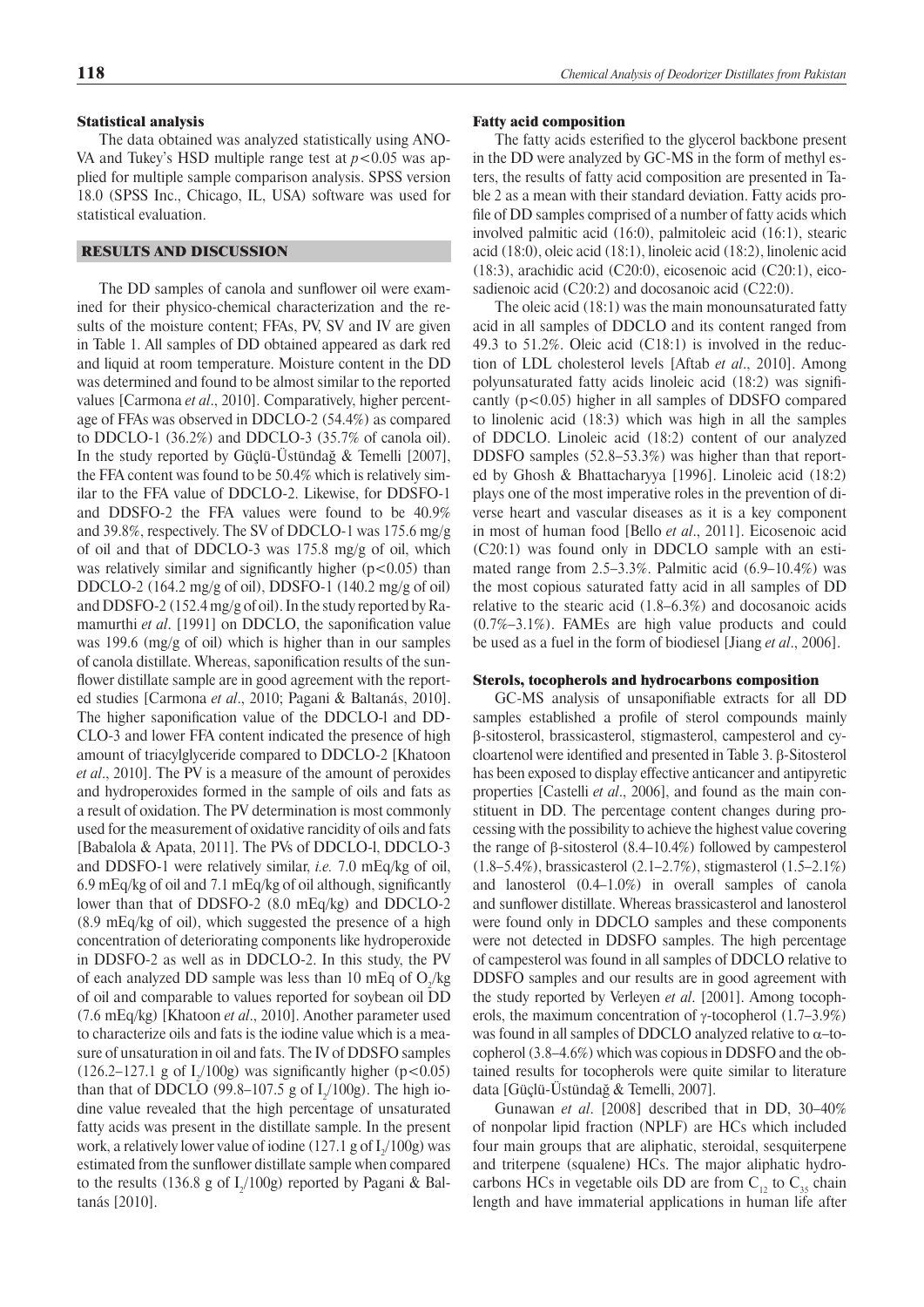TABLE 3. Compounds identify in non-saponifiable fraction of canola and sunflower deodorizer distillates by GC-MS .

| Components                                                             | DDCLO-1 $(\%)$               | DDCLO-2 $(\%)$                | DDCLO-3 $(\%)$                | DDSFO-1 $(\%)$                | DDSFO-2 $(\%)$                |
|------------------------------------------------------------------------|------------------------------|-------------------------------|-------------------------------|-------------------------------|-------------------------------|
| 1,13-Tetradecadiene $(C_{14}H_{26})$                                   | $0.85 \pm 0.01$ <sup>b</sup> | $0.87\pm0.02^{\rm b}$         | $0.82 \pm 0.01$ <sup>a</sup>  | nd                            | nd                            |
| Tricosane $(C_{2,1}H_{48})$                                            | $0.22 \pm 0.01$ <sup>b</sup> | $0.23 \pm 0.01$ <sup>b</sup>  | $0.14 \pm 0.01$ <sup>a</sup>  | $0.59 \pm 0.01$ c             | $2.45 \pm 0.01$ <sup>d</sup>  |
| Tetracosane( $C_{24}H_{50}$ )                                          | $0.12 \pm 0.01$ <sup>a</sup> | $0.14 \pm 0.01$ <sup>b</sup>  | $0.12 \pm 0.01$ <sup>a</sup>  | nd                            | nd                            |
| Heptacosane $(C_{27}H_{56})$                                           | $1.39 \pm 0.01$ c            | $0.89 \pm 0.02$ <sup>a</sup>  | $1.07 \pm 0.01$ <sup>b</sup>  | $2.05 \pm 0.01$ <sup>d</sup>  | $1.04 \pm 0.01$ <sup>b</sup>  |
| Octacosane $(C_{28}H_{58})$                                            | $0.56 \pm 0.01$ <sup>c</sup> | $0.52 \pm 0.01$ <sup>b</sup>  | $0.41 \pm 0.01$ <sup>a</sup>  | $2.55 \pm 0.03$ <sup>d</sup>  | $3.02 \pm 0.01$ <sup>e</sup>  |
| Nonacosane $(C_{29}H_{60})$                                            | $6.30 \pm 0.02$ <sup>d</sup> | $5.79 \pm 0.04$ c             | $6.32 \pm 0.02$ <sup>d</sup>  | $5.58 \pm 0.05^{\rm b}$       | $4.12 \pm 0.01$ <sup>a</sup>  |
| Tetratriacontane $(C_{34}H_{70})$                                      | nd                           | nd                            | nd                            | $0.66 \pm 0.01$ <sup>b</sup>  | $0.55 \pm 0.01$ <sup>a</sup>  |
| Hexatriacontane $(C_{36}H_{74})$                                       | $0.46 \pm 0.01$ <sup>b</sup> | $0.59 \pm 0.01$ c             | $0.41 \pm 0.02^a$             | $0.61 \pm 0.01$ <sup>c</sup>  | $0.95 \pm 0.01$ <sup>d</sup>  |
| Squalene $(C_{30}H_{50})$                                              | $3.49 \pm 0.01$ c            | $3.29 \pm 0.04$ <sup>b</sup>  | $2.97 \pm 0.05^{\text{a}}$    | $4.51 \pm 0.03$ <sup>e</sup>  | $4.33 \pm 0.12$ <sup>d</sup>  |
| $\alpha$ -Tocopherol (C <sub>28</sub> H <sub>48</sub> O <sub>2</sub> ) | $1.89 \pm 0.06^a$            | $2.05 \pm 0.04$ <sup>b</sup>  | $1.95 \pm 0.03$ <sup>ab</sup> | $3.83 \pm 0.01$ c             | $4.61 \pm 0.07$ <sup>d</sup>  |
| $\gamma$ -Tocopherol (C <sub>29</sub> H <sub>50</sub> O <sub>2</sub> ) | $3.39 \pm 0.07$ <sup>d</sup> | $1.72 \pm 0.01$ <sup>a</sup>  | $3.85 \pm 0.02$ <sup>e</sup>  | $2.68 \pm 0.05$ °             | $1.95 \pm 0.01$ <sup>b</sup>  |
| Brassicasterol $(C_{28}H_{46}O)$                                       | $2.13 \pm 0.02^a$            | $2.35 \pm 0.05^b$             | $2.74 \pm 0.05$ c             | nd                            | nd                            |
| Campesterol $(C_{28}H_{48}O)$                                          | $5.19 \pm 0.14$ <sup>d</sup> | $5.39 \pm 0.23$ <sup>d</sup>  | $4.19 \pm 0.05$ <sup>c</sup>  | $1.78 \pm 0.01$ <sup>a</sup>  | $2.06 \pm 0.02$ <sup>b</sup>  |
| Stigmasterol $(C_{20}H_{48}O)$                                         | $1.49 \pm 0.01$ <sup>a</sup> | $1.79 \pm 0.01^b$             | $1.92 \pm 0.01$ <sup>c</sup>  | $2.11 \pm 0.10$ <sup>d</sup>  | $1.71 \pm 0.01^b$             |
| $\beta$ -Sitosterol (C <sub>20</sub> H <sub>50</sub> O)                | $8.39 \pm 0.25$ <sup>a</sup> | $8.51 \pm 0.05^{\text{a}}$    | $9.81 \pm 0.12$ <sup>b</sup>  | $9.97 \pm 0.07$ <sup>b</sup>  | $10.40 \pm 0.10$ <sup>c</sup> |
| Lanosterol $(C_{30}H_{50}O)$                                           | $0.96 \pm 0.01$ c            | $0.62 \pm 0.01$ <sup>b</sup>  | $0.45 \pm 0.01$ <sup>a</sup>  | nd                            | nd                            |
| 4,22-Stigmastadiene-3-one $(C_{29}H_{46}O)$                            | nd                           | nd                            | nd                            | $1.16 \pm 0.01^a$             | $1.47 \pm 0.01^b$             |
| Stigmast-4-en-3-one $(C_{29}H_{48}O)$                                  | $5.09 \pm 0.05^{\text{a}}$   | $5.59 \pm 0.03^b$             | $5.12 \pm 0.10^a$             | $6.86 \pm 0.06$ c             | $5.83 \pm 0.11$ <sup>d</sup>  |
| Stigmastan-3,5-diene $(C_{20}H_{48})$                                  | $2.83 \pm 0.11$ <sup>b</sup> | $2.52 \pm 0.36$ <sup>ab</sup> | $2.12 \pm 0.01$ <sup>a</sup>  | $2.53 \pm 0.06$ <sup>ab</sup> | $2.15 \pm 0.31$ <sup>a</sup>  |

nd: not detected, Values are presented as means  $\pm$  SD of three replicates. Values within the same rows followed by the different superscript are significantly different at 95% significance (*p<* 0.05).

TABLE 4. Comparative results of sterols, tocopherols, and hydrocarbons present in deodorizer distillates of canola and sunflower oil.

| Samples | Total<br>sterols $(\%)$       | Total<br>tocopherols $(\%)$  | Total<br>hydrocarbons $(\%)$  |
|---------|-------------------------------|------------------------------|-------------------------------|
| DDCLO-1 | $18.16 \pm 0.22^b$            | $5.28 \pm 0.05^{\circ}$      | $13.35 \pm 0.02^b$            |
| DDCLO-2 | $18.66 \pm 0.27$ <sup>c</sup> | $3.77 \pm 0.04^a$            | $12.31 \pm 0.07^{\circ}$      |
| DDCLO-3 | $19.15 \pm 0.09$ <sup>d</sup> | $5.79 \pm 0.05$ <sup>c</sup> | $12.30 \pm 0.04^a$            |
| DDSFO-1 | $13.86 \pm 0.14^a$            | $6.51 \pm 0.06$ <sup>d</sup> | $16.56 \pm 0.03$ <sup>c</sup> |
| DDSFO-2 | $14.18 \pm 0.09^a$            | $6.56 \pm 0.07$ <sup>d</sup> | $16.47 \pm 0.14$ c            |

Values are presented as means  $+$  SD of 3 measurements calculated within each sample after summation. Values within the same column followed by the different superscript are significantly different at 95% significance  $(p < 0.05)$ .

being substituted by economical petroleum HCs [Kasim *et al*., 2009].

Squalene was found the main and important component of hydrocarbons family which was comparatively higher (4.3–4.5%) in DDSFO samples than in the DDCLO samples (3.0–3.5%). León Camacho *et al*. [2004] suggested that stigmasta-3, 5-diene is a steroidal hydrocarbon produced after the dehydration of  $\beta$ -sitosterol. Our samples contained stigmasta-3, 5-diene in the range from 2.1–2.8% which indicated the loss of  $\beta$ -sitosterol due to high temperature of deodorizer. Two components *i.e.* 4, 22-stigmastadiene-3-one and stigmast-4-en-3-one, could be the dehydrogenation products of stigmasterol and  $\beta$ -sitosterol during deodorization process. Stigmast-4-en-3-one was found at maximum of 5.1–6.9% in all samples of DD which was proportional to 4, 22-stigmastadiene-3-on (1.2–1.5%) that was only present in DDSFO samples

[Naz *et al*., 2012]. Table 4 displayed the results of total sterols, total tocopherols and total hydrocarbons in each DD sample analyzed. Total sterols in DDCLO samples were significantly high in concentration (18.2–19.2%) than their concentration in DDSFO (13.9–14.2%). Total tocopherols and hydrocarbons estimated were significantly greater in DDSFO samples as compared to DDCLO and this is already mentioned in the literature [Carmona *et al*, 2010; Güçlü-Üstündağ & Temelli, 2007]. The small variations in the composition of each sample may be due to the sample preparation or might be affected by deodorization condition.

### **CONCLUSIONS**

Use of industrial waste and byproducts for advantageous purpose is a basic requirement of the industry to fulfill with environmental and economic issues. Furthermore, replacement of natural products for synthetic materials has gained worldwide consideration in different areas like synthetic tocopherols BHA and TBHQ are now substituted with natural extract of tocopherols. Therefore, to find potential use of DD, characterization of its main component is very essential. In this study, chemical characterization of sunflower and canola deodorizer distillate samples was carried out. Results of the present study indicated that due to the presence of natural valuable components such as sterols, squalene, tocopherols and fatty acid in significant amount the DD could be used in various applications. The saponifiable part of these deodorizer distillates is a potential candidate for biodiesel production due to high FFA contents while the unsaponifiable part could be used in cosmetic industry because